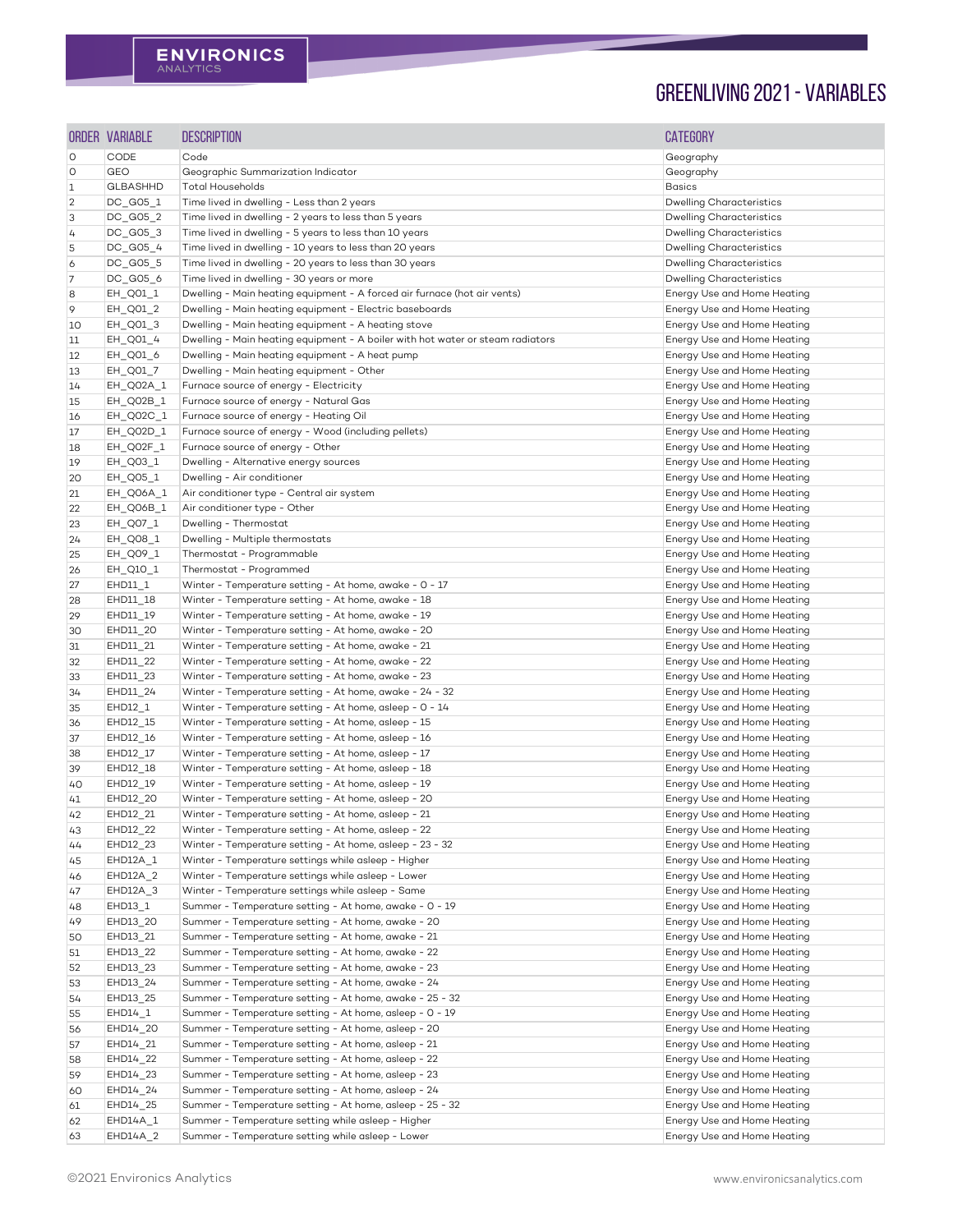|     | ORDER VARIABLE                                  | <b>DESCRIPTION</b>                                                                      | <b>CATEGORY</b>             |
|-----|-------------------------------------------------|-----------------------------------------------------------------------------------------|-----------------------------|
| 64  | EHD14A_3                                        | Summer - Temperature setting while asleep - Same                                        | Energy Use and Home Heating |
| 65  | EHD15_OX                                        | Summer - Temperature setting - Not at home - O                                          | Energy Use and Home Heating |
| 66  | $EHD15_1X$                                      | Summer - Temperature setting - Not at home - 1 - 19                                     | Energy Use and Home Heating |
| 67  | EHD15_20                                        | Summer - Temperature setting - Not at home - 20 - 24                                    | Energy Use and Home Heating |
| 68  | EHD15_25                                        | Summer - Temperature setting - Not at home - 25 - 32                                    | Energy Use and Home Heating |
| 69  | EH_Q16A_1                                       | Energy Saving Lights [Type] - Compact Fluorescent Lights                                | Energy Use and Home Heating |
| 70  | EH_Q16B_1                                       | Energy Saving Lights [Type] - Fluorescent Tubes                                         | Energy Use and Home Heating |
| 71  | EH_Q16C_1                                       | Energy Saving Lights [Type] - Halogen Lights                                            | Energy Use and Home Heating |
| 72  | EH_Q16D_1                                       | Energy Saving Lights [Type] - LED Holiday Lights                                        | Energy Use and Home Heating |
| 73  | EH_Q16E_1                                       | Energy Saving Lights [Type] - Other LED Lights                                          | Energy Use and Home Heating |
| 74  | EH_Q16F_1                                       | Energy Saving Lights [Type] - None of the Above                                         | Energy Use and Home Heating |
| 75  | EH_Q18_1                                        | Dwelling - Energy Audit - Conducted                                                     | Energy Use and Home Heating |
| 76  | EH_Q19_1                                        | Dwelling - Energy Audit - Conducted [Pst 10 Yrs]                                        | Energy Use and Home Heating |
| 77  | EH_Q20_1                                        | Dwelling - Energy Audit - Changes made as a result of the audit                         | Energy Use and Home Heating |
| 78  | $EH$ <sub><math>Q</math>21<math>_1</math></sub> | Dwelling - Energy Audit - Government grant                                              | Energy Use and Home Heating |
| 79  | WA_Q01_1                                        | Dwelling - Main Water Source - Supplied by city, town or municipality                   | Water                       |
| 80  | WA_Q01_2                                        | Dwelling - Main Water Source - Private well                                             | Water                       |
| 81  | WA_Q01_3                                        | Dwelling - Main Water Source - Surface source (spring, lake, river or dugout)           | Water                       |
| 82  | WA_Q01_4                                        | Dwelling - Main Water Source - Other                                                    | Water                       |
| 83  | WA_Q02_1                                        | Primary type of drinking water at home [Pst Yr] - Tap water                             | Water                       |
| 84  | WA_Q02_2                                        | Primary type of drinking water at home [Pst Yr] - Bottled water including water cooler  | Water                       |
| 85  | WA_Q02_3                                        | Primary type of drinking water at home [Pst Yr] - Both                                  | Water                       |
| 86  | WA_Q02_4                                        | Primary type of drinking water at home [Pst Yr] - Both and Other                        | Water                       |
| 87  | WA_Q03_1                                        | Occasional use of other types of drinking water [Pst Yr]                                | Water                       |
| 88  | WA_Q04A_1                                       | Main Water Source Treatment - Filter/purifier on supply pipe                            | Water                       |
| 89  | WA_Q04B_1                                       | Main Water Source Treatment - Filter/purifier on the taps                               | Water                       |
| 90  | WA_Q04C_1                                       | Main Water Source Treatment - Jug filter (e.g.: Brita system)                           | Water                       |
| 91  | WA_Q04D_1                                       | Main Water Source Treatment - Boil water to make it safe to drink                       | Water                       |
| 92  |                                                 | WA Q04E 1   Main Water Source Treatment - Do nothing                                    | Water                       |
| 93  |                                                 | WA_Q04AA_1 Boil water advisories [Pst Yr]                                               | Water                       |
| 94  |                                                 | WA_04AAA_1 Boil water advisories [Pst Yr] - Times advised - 1                           | Water                       |
| 95  |                                                 | WA_04AAA_2 Boil water advisories [Pst Yr] - Times advised - 2 - 36                      | Water                       |
| 96  |                                                 | WA_Q04BA_1 Water treatment due to boil water advisory - Boiled water                    | Water                       |
| 97  |                                                 | WA Q04BB 1 Water treatment due to boil water advisory - Used bottled water instead      | Water                       |
| 98  |                                                 | WA_Q04BC_1 Water treatment due to boil water advisory - Filtered before drinking        | Water                       |
| 99  |                                                 | WA_Q05A_1   Main Water Supply - Filter Type - Activated charcoal/carbon filter          | Water                       |
| 100 |                                                 | WA_Q05B_1   Main Water Supply - Filter Type - Ceramic filter                            | Water                       |
| 101 |                                                 | WA_Q05C_1   Main Water Supply - Filter Type - Reverse osmosis system                    | Water                       |
| 102 | WA_Q05D_1                                       | Main Water Supply - Filter Type - Ultraviolet light system                              | Water                       |
| 103 | WA_Q07A_1                                       | Water treatment reason - To improve the appearance, taste or odour                      | Water                       |
| 104 | WA_Q07B_1                                       | Water treatment reason - To remove water treatment chemicals                            | Water                       |
| 105 | WA_Q07C_1                                       | Water treatment reason - To soften the water                                            | Water                       |
| 106 | WA_Q07D_1                                       | Water treatment reason - To remove metals/minerals                                      | Water                       |
| 107 | WA_Q07E_1                                       | Water treatment reason - To remove possible bacterial contamination                     | Water                       |
| 108 | WA_Q07G_1                                       | Water treatment reason - Device was already installed/pre-existing                      | Water                       |
| 109 | WA_Q07H_1                                       | Water treatment reason - Other                                                          | Water                       |
| 110 | WA_Q08_1                                        | Water tested by a laboratory [Pst Yr]                                                   | Water                       |
| 111 | WA_Q09_1                                        | Water tested by a laboratory - Problems were found                                      | Water                       |
| 112 | WA_Q10_1                                        | Dwelling connected to sewer/septic system - City, town or municipality system           | Water                       |
| 113 | WA Q10 2                                        | Dwelling connected to sewer/septic system - Private system, including holding tanks     | Water                       |
| 114 | WA_Q10_3                                        | Dwelling connected to sewer/septic system - Communal system                             | Water                       |
| 115 | WA_Q10_4                                        | Dwelling connected to sewer/septic system - Other                                       | Water                       |
| 116 | WA_Q10A_1                                       | Septic tank/system - Pumped, maintained or inspected [Last Time] - Within the last year | Water                       |
| 117 | WA_Q10A_2                                       | Septic tank/system - Pumped, maintained or inspected [Last Time] - 1 - 3 years ago      | Water                       |
| 118 | WA_Q10A_3                                       | Septic tank/system - Pumped, maintained or inspected [Last Time] - 3 - 5 years ago      | Water                       |
| 119 | WA_Q10A_4                                       | Septic tank/system - Pumped, maintained or inspected [Last Time] - 5 or more years ago  | Water                       |
| 120 | WA_Q10B_1                                       | Septic tank/system maintenance - Problems were found last time pumped                   | Water                       |
| 121 | WA_Q11_1                                        | Presence of a water meter                                                               | Water                       |
| 122 | WA_Q12_1                                        | Dwelling - Low flow showerhead                                                          | Water                       |
| 123 | WA_Q13_1                                        | Dwelling - Low volume toilet/tank with modified water volume                            | Water                       |
| 124 | WA_Q14_1                                        | Presence of lawn or area with grass                                                     | Water                       |
| 125 | WA_Q15_1                                        | Watered lawn [Last Summer]                                                              | Water                       |
| 126 | WA_Q19A_1                                       | Watered lawn - By hand using a watering can or hose                                     | Water                       |
| 127 | WA_Q19B_1                                       | Watered lawn - Stand alone sprinkler                                                    | Water                       |
| 128 | WA_Q19C_1                                       | Watered lawn - Sprinkler system                                                         | Water                       |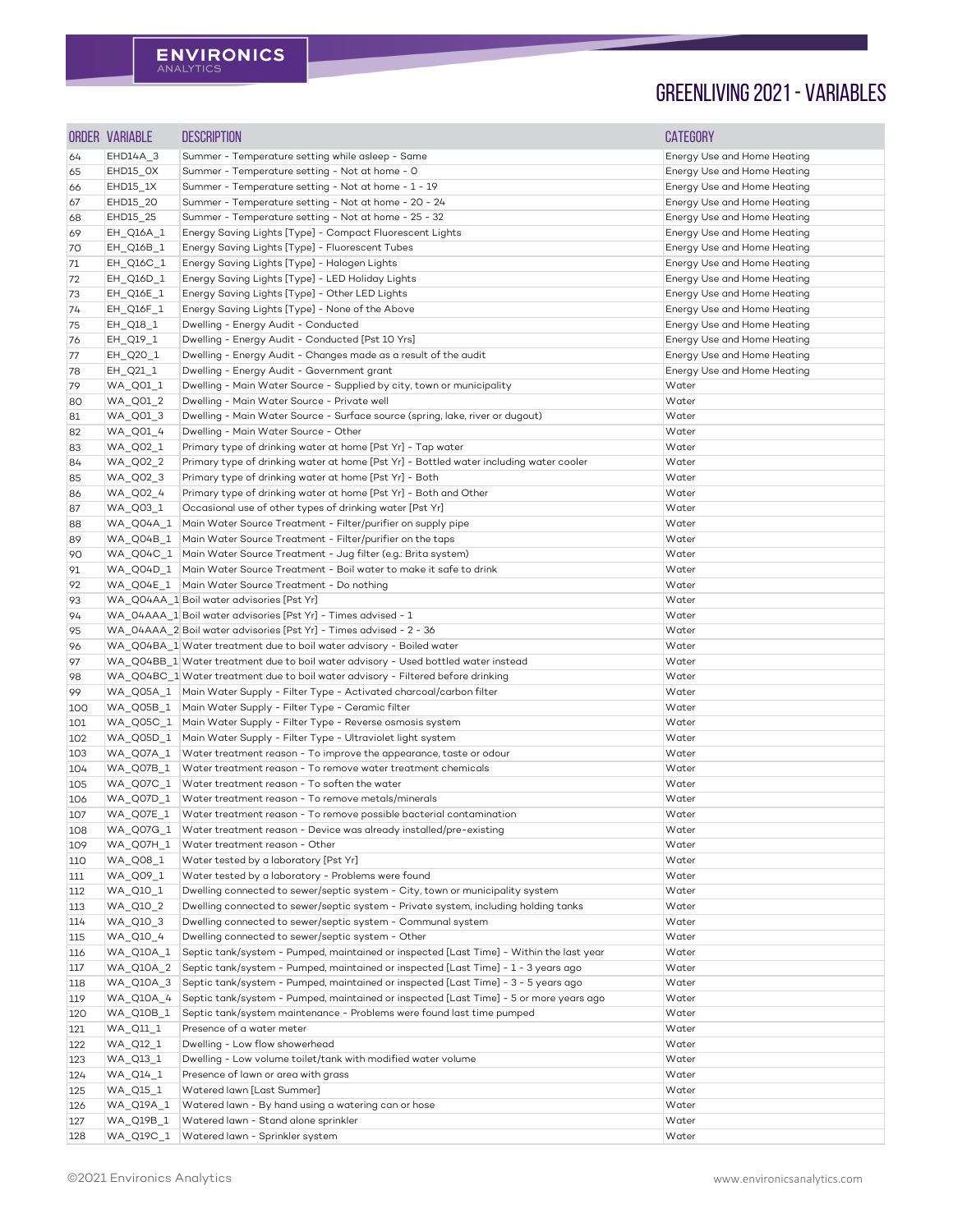|     | <b>ORDER VARIABLE</b> | <b>DESCRIPTION</b>                                                                                                                                         | <b>CATEGORY</b>                          |
|-----|-----------------------|------------------------------------------------------------------------------------------------------------------------------------------------------------|------------------------------------------|
| 129 | WA_Q20A_1             | Stand-alone sprinkler - Connected to timer                                                                                                                 | Water                                    |
| 130 | WA_Q20B_1             | Sprinkler system - Connected to timer                                                                                                                      | Water                                    |
| 131 | WA_G20C_2             | Age of sprinkler system - Less than 6 years                                                                                                                | Water                                    |
| 132 | WA_G20C_3             | Age of sprinkler system - 6-10 years                                                                                                                       | Water                                    |
| 133 | WA_G20C_4             | Age of sprinkler system - More than 10 years                                                                                                               | Water                                    |
| 134 | WA_Q21_1              | Dwelling has garden, trees, shrubs, flowers or vegetables outside                                                                                          | Water                                    |
| 135 | WA_Q22_1              | Watered garden [Last Summer]                                                                                                                               | Water                                    |
| 136 | WA_Q24A_1             | Watered garden - By hand using a watering can or a hose                                                                                                    | Water                                    |
| 137 | WA_Q24B_1             | Watered garden - Using sprinkler/sprinkler system                                                                                                          | Water                                    |
| 138 | WA_Q25_1              | Garden Sprinkler System - Connected to timer                                                                                                               | Water                                    |
| 139 | WA_Q26_1              | Dwelling has a barrel or cistern to collect rain water                                                                                                     | Water                                    |
| 140 |                       | WADREDUC_1 Devices used to conserve or reduce consumption of water                                                                                         | Water                                    |
| 141 | FP_Q01_1              | Lawn or garden - Fertilizers used [Pst Yr] - Chemical                                                                                                      | Fertilizer and Pesticide Use             |
| 142 | FP_Q02_1              | Lawn or garden - Fertilizers used [Pst Yr] - Organic or Natural                                                                                            | Fertilizer and Pesticide Use             |
| 143 | FP_Q03A_1             | Lawn or garden - Fertilizer application - By a member of household                                                                                         | Fertilizer and Pesticide Use             |
| 144 | FP_Q03B_1             | Lawn or garden - Fertilizer application - By lawn care/maint. company                                                                                      | Fertilizer and Pesticide Use             |
| 145 | FP_Q03C_1             | Lawn or garden - Fertilizer application - By someone else                                                                                                  | Fertilizer and Pesticide Use             |
| 146 | $FP_Q04_1$            | Lawn or garden - Chemical pesticides used [Pst Yr]                                                                                                         | Fertilizer and Pesticide Use             |
| 147 | FP_Q05A_1             | Lawn or garden - Chemical pesticide type - Herbicide                                                                                                       | Fertilizer and Pesticide Use             |
| 148 | FP_Q05B_1             | Lawn or garden - Chemical pesticide type - Insecticide                                                                                                     | Fertilizer and Pesticide Use             |
| 149 | FP_Q05C_1             | Lawn or garden - Chemical pesticide type - Fungicide                                                                                                       | Fertilizer and Pesticide Use             |
| 150 | FP_Q06_1              | Lawn or garden - Organic or natural pesticides used [Pst Yr]                                                                                               | Fertilizer and Pesticide Use             |
| 151 | FP_Q07A_1             | Pesticides applied - Regular maintenance                                                                                                                   | Fertilizer and Pesticide Use             |
| 152 | FP_Q07B_1             | Pesticides applied - Specific problem                                                                                                                      | Fertilizer and Pesticide Use             |
| 153 | FP_Q07C_1             | Pesticides applied - Other                                                                                                                                 | Fertilizer and Pesticide Use             |
| 154 | FP_Q08A_1             | Who applied the pesticides - Someone in the household                                                                                                      | Fertilizer and Pesticide Use             |
| 155 | $FP_Q08B_1$           | Who applied the pesticides - A lawn care or maintenance company                                                                                            | Fertilizer and Pesticide Use             |
| 156 | FP_Q08C_1             | Who applied the pesticides - Someone else                                                                                                                  | Fertilizer and Pesticide Use             |
| 157 | GP_G01A_1             | Recreational Vehicles - Owned [Pst Yr] - All-terrain vehicle (ATV)                                                                                         | Recreational Vehicles/Outdoor Equipment  |
| 158 | $GP_GO1B_1$           | Recreational Vehicles - Owned [Pst Yr] - Snowmobile                                                                                                        | Recreational Vehicles/Outdoor Equipment  |
| 159 | $GP_GO1C_1$           | Recreational Vehicles - Owned [Pst Yr] - Dirt bike/motocross motorcycle                                                                                    | Recreational Vehicles/Outdoor Equipment  |
| 160 | GP_Q01D_1             | Recreational Vehicles - Owned [Pst Yr] - Personal Watercraft (Ex. Sea-Doo)                                                                                 | Recreational Vehicles/Outdoor Equipment  |
| 161 | $GP_GO1E_1$           | Recreational Vehicles - Owned [Pst Yr] - Motorboat                                                                                                         | Recreational Vehicles/Outdoor Equipment  |
| 162 | GP_Q01F_1             | Recreational Vehicles - Owned [Pst Yr] - None                                                                                                              | Recreational Vehicles/Outdoor Equipment  |
| 163 | $GP_QO2_1$            | Lawnmower - Used [Pst Yr]                                                                                                                                  | Recreational Vehicles/Outdoor Equipment  |
| 164 | GP_Q03A_1             | Lawnmower - Engine Type - Gas                                                                                                                              | Recreational Vehicles/Outdoor Equipment  |
| 165 | $GP_QO3B_1$           | Lawnmower - Engine Type - Electric                                                                                                                         | Recreational Vehicles/Outdoor Equipment  |
| 166 | $GP_QO3C_1$           | Lawnmower - Engine Type - Manual (push reel)                                                                                                               | Recreational Vehicles/Outdoor Equipment  |
| 167 | $GP$ QO4_1            | Grass Trimmer - Used [Pst Yr]                                                                                                                              | Recreational Vehicles/Outdoor Equipment  |
| 168 | GP_Q05A_1             | Grass Trimmer - Engine Type - Gas                                                                                                                          | Recreational Vehicles/Outdoor Equipment  |
| 169 | $G.P_QO5B_1$          | Grass Trimmer - Engine Type - Electric                                                                                                                     | Recreational Vehicles/Outdoor Equipment  |
| 170 | $GP_Q$ 06 $_1$        | Leaf Blower - Used [Pst Yr]                                                                                                                                | Recreational Vehicles/Outdoor Equipment  |
| 171 | GP_Q07A_1             | Leaf Blower - Engine Type - Gas                                                                                                                            | Recreational Vehicles/Outdoor Equipment  |
| 172 | GP_Q07B_1             | Leaf Blower - Engine Type - Electric                                                                                                                       | Recreational Vehicles/Outdoor Equipment  |
| 173 | GP_Q08_1              | Chain Saw - Used [Pst Yr]                                                                                                                                  | Recreational Vehicles/Outdoor Equipment  |
| 174 | GP_Q09A_1             | Chain Saw - Engine Type - Gas                                                                                                                              | Recreational Vehicles/Outdoor Equipment  |
| 175 | GP_Q09B_1             | Chain Saw - Engine Type - Electric                                                                                                                         | Recreational Vehicles/Outdoor Equipment  |
| 176 | $GP_Q10_1$            | Snow Blower - Used [Pst Yr]                                                                                                                                | Recreational Vehicles/Outdoor Equipment  |
| 177 | $GP_Q11A_1$           | Snow Blower - Engine Type - Gas                                                                                                                            | Recreational Vehicles/Outdoor Equipment  |
| 178 | $GP_Q11B_1$           | Snow Blower - Engine Type - Electric                                                                                                                       | Recreational Vehicles/Outdoor Equipment  |
| 179 | GPDEQUIP_1            | Used Snow blower, lawn mower, weed eater, or leaf blower                                                                                                   | Recreational Vehicles/Outdoor Equipment  |
| 180 | IE_Q01A_1             | Window cleaning - Commercial chemical cleaner [Pst Yr]                                                                                                     | Indoor Environment                       |
| 181 | IE_Q01B_1             | Window cleaning - Other cleaners [Pst Yr]                                                                                                                  | Indoor Environment                       |
| 182 | IE_Q01C_1             | Window cleaning - Did not clean [Pst Yr]                                                                                                                   | Indoor Environment                       |
| 183 | IE_Q02A_1             | Dwelling - Chemicals Used - Oven cleaners or degreasers [Pst Yr]                                                                                           | Indoor Environment                       |
| 184 | IE_Q02B_1             | Dwelling - Chemicals Used - Solvents (eg: paint thinner) [Pst Yr]                                                                                          | Indoor Environment                       |
| 185 | IE_Q02C_1             | Dwelling - Chemicals Used - Nail polish/makeup remover [Pst Yr]                                                                                            | Indoor Environment                       |
| 186 | IE_Q02D_1             | Dwelling - Chemicals Used - Indoor pesticides/insecticides [Pst Yr]                                                                                        | Indoor Environment                       |
| 187 | IE_Q02E_1             | Dwelling - Chemicals Used - Air fresheners [Pst Yr]                                                                                                        | Indoor Environment                       |
| 188 | IE_Q02F_1             | Dwelling - Chemicals Used - Perfumes or aftershaves [Pst Yr]                                                                                               | Indoor Environment                       |
| 189 | IE_Q02G_1             | Dwelling - Chemicals Used - None of the listed products [Pst Yr]                                                                                           | Indoor Environment                       |
| 190 | IE_G03_1              | Condensation noticed on windows [Pst Yr]                                                                                                                   | Indoor Environment                       |
| 191 | IE_QO4_1              | Mould or mildew noticed in dwelling [Pst Yr]                                                                                                               | Indoor Environment                       |
| 192 | IE_Q05_1              | Furnace Air Filter - Freq. cleaned/changed [Pst Yr] - Every three months or less<br>Furnace Air Filter - Freq. cleaned/changed [Pst Yr] - Every six months | Indoor Environment<br>Indoor Environment |
| 193 | IE_Q05_2              |                                                                                                                                                            |                                          |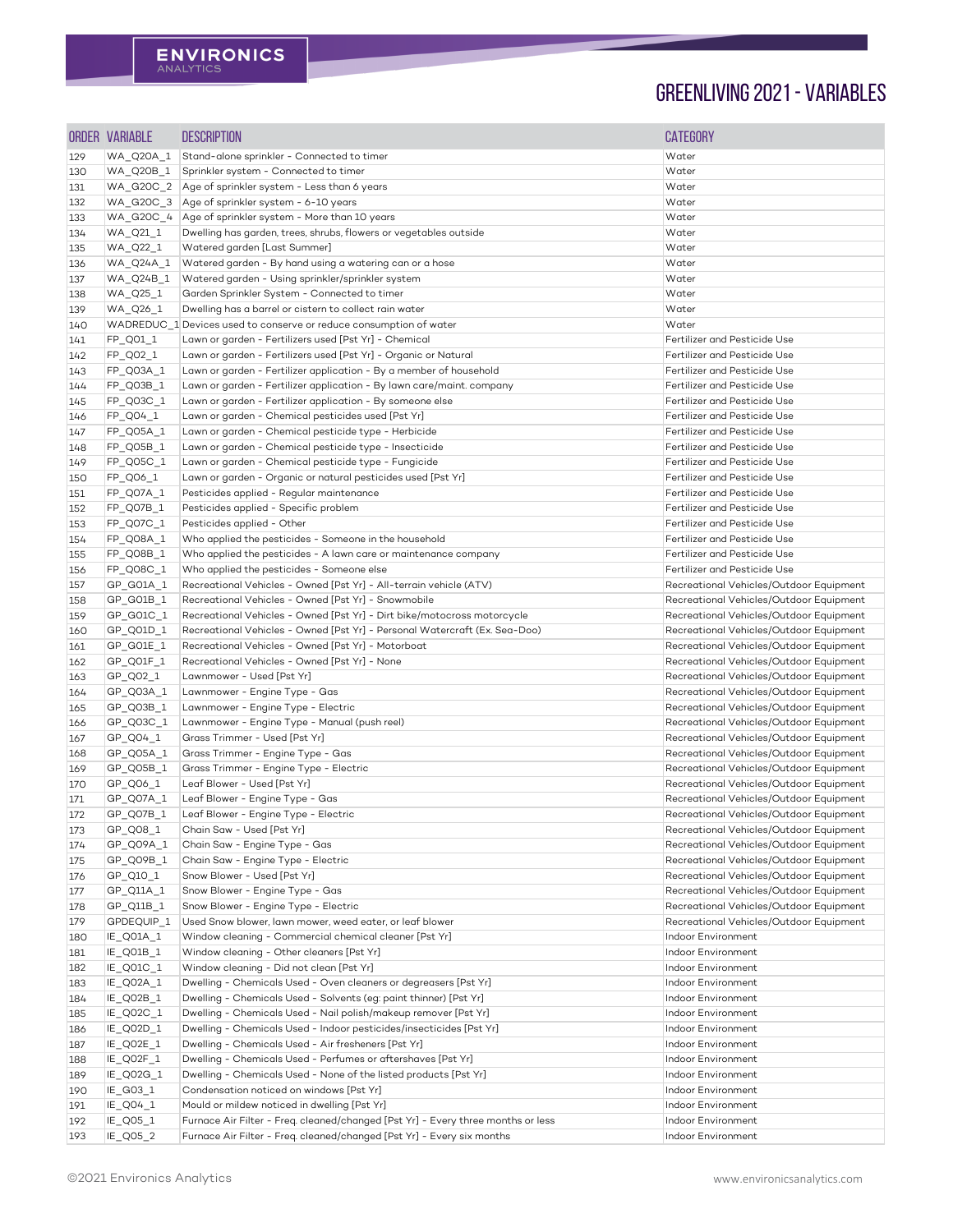|                   | ORDER VARIABLE         | <b>DESCRIPTION</b>                                                                                                                                  | <b>CATEGORY</b>                          |
|-------------------|------------------------|-----------------------------------------------------------------------------------------------------------------------------------------------------|------------------------------------------|
| 194               | IE_Q05_3               | Furnace Air Filter - Freq. cleaned/changed [Pst Yr] - Once in the past year                                                                         | Indoor Environment                       |
| 195               | IE_Q05_4               | Furnace Air Filter - Freq. cleaned/changed [Pst Yr] - Did not change or clean                                                                       | Indoor Environment                       |
| 196               | IE_Q06_1               | Indoor Air Quality Rating [Pst Yr] - Excellent                                                                                                      | Indoor Environment                       |
| 197               | IE_Q06_2               | Indoor Air Quality Rating [Pst Yr] - Very good                                                                                                      | Indoor Environment                       |
| 198               | IE_Q06_3               | Indoor Air Quality Rating [Pst Yr] - Good                                                                                                           | Indoor Environment                       |
| 199               | IE_Q06_4               | Indoor Air Quality Rating [Pst Yr] - Fair                                                                                                           | Indoor Environment                       |
| 200               | IE_Q06_5               | Indoor Air Quality Rating [Pst Yr] - Poor                                                                                                           | Indoor Environment                       |
| 201               | IE_Q07_1               | Health problems suspected from indoor air quality - Yes                                                                                             | Indoor Environment                       |
| 202               | IE_Q08A_1              | Air Quality - Improvement Method Used - Opened windows more                                                                                         | Indoor Environment                       |
| 203               | IE_Q08B_1              | Air Quality - Improvement Method Used - Floor/ceiling fan                                                                                           | Indoor Environment                       |
| 204               | IE_Q08C_1              | Air Quality - Improvement Method Used - Air conditioner                                                                                             | Indoor Environment                       |
| 205               | IE_Q08D_1              | Air Quality - Improvement Method Used - Dehumidifier                                                                                                | Indoor Environment                       |
| 206               | IE_Q08E_1              | Air Quality - Improvement Method Used - Humidifier                                                                                                  | Indoor Environment<br>Indoor Environment |
| 207               | IE_Q08F_1              | Air Quality - Improvement Method Used - Non-ionizing air cleaning system                                                                            | Indoor Environment                       |
| 208               | IE_Q08G_1<br>IE_Q08H_1 | Air Quality - Improvement Method Used - High quality filter<br>Air Quality - Improvement Method Used - Furnace fan/heat recovery ventilation system | Indoor Environment                       |
| 209<br>210        | IE_Q08I_1              | Air Quality - Improvement Method Used - Air fresheners                                                                                              | Indoor Environment                       |
| 211               | IE_Q08J_1              | Air Quality - Improvement Method Used - Other                                                                                                       | Indoor Environment                       |
| 212               | IE_Q09_1               | Windows - Freq. opened during winter - Every day                                                                                                    | Indoor Environment                       |
| 213               | IE_Q09_2               | Windows - Freq. opened during winter - At least once a week                                                                                         | Indoor Environment                       |
| 214               | IE_Q09_3               | Windows - Freq. opened during winter - A few times during the season                                                                                | Indoor Environment                       |
| 215               | IE_Q09_4               | Windows - Freq. opened during winter - Never                                                                                                        | Indoor Environment                       |
| 216               | IE_Q10_1               | Windows - Freq. opened during summer - Every day                                                                                                    | Indoor Environment                       |
| 217               | IE_Q10_2               | Windows - Freq. opened during summer - At least once a week                                                                                         | Indoor Environment                       |
| 218               | IE_Q10_3               | Windows - Freq. opened during summer - A few times during the season or never                                                                       | Indoor Environment                       |
| 219               | $IE\_Q11\_1$           | Radon - Awareness - Yes                                                                                                                             | Indoor Environment                       |
| 220               | $IE_Q12A_1$            | Radon - Definition - A gas that comes from natural gas in furnaces and water heat                                                                   | Indoor Environment                       |
| 221               | IE_Q12A_2              | Radon - Definition - A gas that comes from the ground and causes lung cancer                                                                        | Indoor Environment                       |
| 222               | IE_Q12A_3              | Radon - Definition - A gas that comes from carpets, furniture and paints                                                                            | Indoor Environment                       |
| 223               | IE_Q12A_4              | Radon - Definition - A gas found in air conditioners and refrigerators                                                                              | Indoor Environment                       |
| 224               | IE_D12A_1              | Radon - Knowledge - Correctly identified radon                                                                                                      | Indoor Environment                       |
| 225               | IE_D12A_2              | Radon - Knowledge - Did not correctly identify radon                                                                                                | Indoor Environment                       |
| 226               | IE_D12A_3              | Radon - Knowledge - Had only heard of radon                                                                                                         | Indoor Environment                       |
| 227               | $IE\_Q13\_1$           | Radon - Considered to be a health hazard - Yes                                                                                                      | Indoor Environment                       |
| 228               | $IE\_Q14\_1$           | Dwelling tested for radon                                                                                                                           | Indoor Environment                       |
| 229               | $IE\_Q15\_1$           | Dwelling tested for radon [Pst 10 Yrs]                                                                                                              | Indoor Environment                       |
| 230               | CP_Q01_1               | Kitchen Waste - Composted [Pst Yr]                                                                                                                  | Composting                               |
| 231               | CP_Q02A_1              | Kitchen Waste - Collected by city/private company                                                                                                   | Composting                               |
| 232               | CP_Q02D_1              | Kitchen Waste - Composted in another manner                                                                                                         | Composting                               |
| 233               | CP_Q02C_1              | Kitchen Waste - Composted in a bin, pile or garden                                                                                                  | Composting                               |
| 234               | CP_Q05_1               | Yard Waste - Composted [Pst Yr]                                                                                                                     | Composting                               |
| 235               | CP_Q06A_1              | Yard Waste - Collected by city/private company                                                                                                      | Composting                               |
| 236               | CP_Q06B_1              | Yard Waste - Taken to a depot for composting                                                                                                        | Composting                               |
| 237               | CP_Q06C_1              | Yard Waste - Composted in a bin, pile or garden                                                                                                     | Composting                               |
| 238               | CP_Q06D_1<br>CP_Q07_1  | Yard Waste - Composted in another manner                                                                                                            | Composting                               |
| 239               | AQ_Q04_1               | Had access to a municipal composting program but did not use it<br>Burned yard waste on property [Pst Yr]                                           | Composting<br>Air Quality                |
| <b>240</b><br>241 | AQ_Q05_1               | Burned household waste on property [Pst Yr]                                                                                                         | Air Quality                              |
| 242               | $HW_QO1_1$             | Had leftover/expired medication to be disposed of [Pst Yr]                                                                                          | Hazardous Waste                          |
| 243               | HW_Q02A_1              | Medication Disposal - Put in garbage                                                                                                                | Hazardous Waste                          |
| 244               | HW_Q02B_1              | Medication Disposal - Took/sent to depot/drop off centre                                                                                            | Hazardous Waste                          |
| 245               | HW_Q02C_1              | Medication Disposal - Returned to supplier/retailer                                                                                                 | Hazardous Waste                          |
| 246               |                        |                                                                                                                                                     |                                          |
| 247               |                        | Medication Disposal - Still have them                                                                                                               | Hazardous Waste                          |
| 248               | HW_Q02E_1              |                                                                                                                                                     | Hazardous Waste                          |
|                   | HW_Q02F_1              | Medication Disposal - Other<br>HW_Q02AA_1 Had medical sharps to be disposed of [Pst Yr]                                                             | Hazardous Waste                          |
| 249               |                        | HW_Q02BA_1 Medical Sharps - Put in garbage                                                                                                          | Hazardous Waste                          |
| 250               |                        | HW_Q02BB_1 Medical Sharps - Used medical sharps disposal program                                                                                    | Hazardous Waste                          |
| 251               |                        | HW_Q02BC_1 Medical Sharps - Returned to pharmacy or doctor                                                                                          | Hazardous Waste                          |
| 252               |                        | HW_Q02BF_1 Medical Sharps - Other                                                                                                                   | Hazardous Waste                          |
| 253               | HW_Q03_1               | Had leftover paint/solvents to be disposed of [Pst Yr]                                                                                              | Hazardous Waste                          |
| 254               | HW_Q04B_1              | Paint/Solvent disposal - Took/sent to depot/drop off centre                                                                                         | Hazardous Waste                          |
| 255               | HW_Q04C_1              | Paint/Solvent disposal - Returned to supplier/retailer                                                                                              | Hazardous Waste                          |
| 256               | HW_Q04D_1              | Paint/Solvent disposal - Still have them                                                                                                            | Hazardous Waste                          |
| 257               | HW_Q04E_1<br>HW_Q05_1  | Paint/Solvent disposal - Other<br>Had unwanted engine oil/anti-freeze to be disposed of [Pst Yr]                                                    | Hazardous Waste<br>Hazardous Waste       |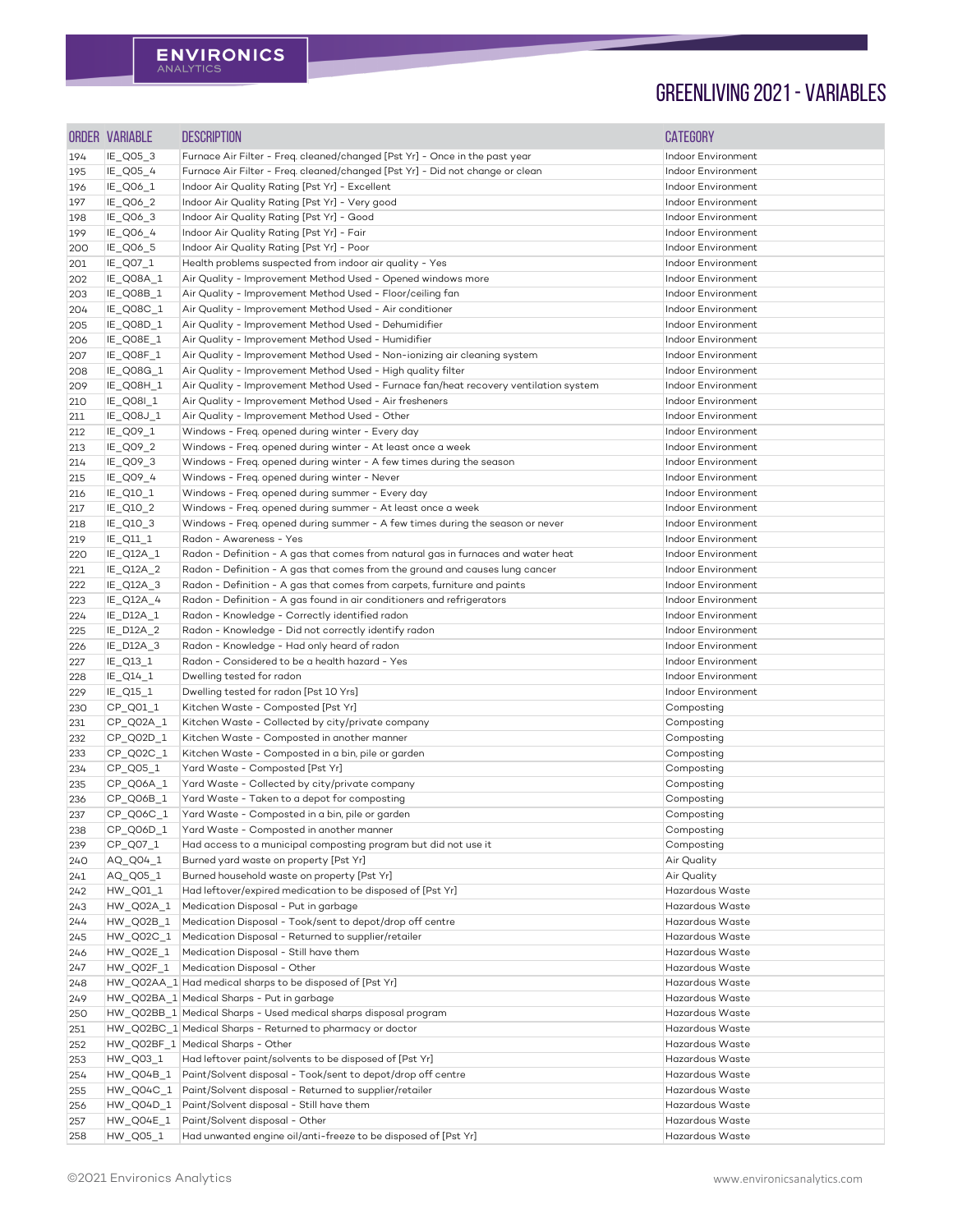|            | ORDER VARIABLE         | <b>DESCRIPTION</b>                                                                                                 | <b>CATEGORY</b>                              |
|------------|------------------------|--------------------------------------------------------------------------------------------------------------------|----------------------------------------------|
| 259        | HW_Q06B_1              | Engine Oil/Antifreeze disposal - Took/sent to depot/drop off centre                                                | Hazardous Waste                              |
| 260        | HW_Q06C_1              | Engine Oil/Antifreeze disposal - Returned to supplier/retailer                                                     | Hazardous Waste                              |
| 261        | HW_Q06D_1              | Engine Oil/Antifreeze disposal - Still have them                                                                   | Hazardous Waste                              |
| 262        | HW_Q06E_1              | Engine Oil/Antifreeze disposal - Other                                                                             | Hazardous Waste                              |
| 263        | HW_Q09_1               | Had dead/unwanted batteries (not car batteries) to dispose of [Pst Yr]                                             | Hazardous Waste                              |
| 264        |                        | HW_Q10AA_1 Battery Disposal - Put in garbage                                                                       | Hazardous Waste                              |
| 265        |                        | HW_Q10AB_1 Battery Disposal - Took/sent to depot/drop off centre                                                   | Hazardous Waste                              |
| 266        |                        | HW_Q10AC_1 Battery Disposal - Returned to supplier/retailer                                                        | Hazardous Waste                              |
| 267        |                        | HW_Q10AD_1 Battery Disposal - Still have them                                                                      | Hazardous Waste                              |
| 268        |                        | HW_Q10AE_1 Battery Disposal - Other                                                                                | Hazardous Waste                              |
| 269        |                        | HW_Q10B_1   Had leftover pesticides to be disposed of [Pst Yr] - Yes                                               | Hazardous Waste                              |
| 270        |                        | HW Q10CC 1 Pesticide disposal - Donated or give them away                                                          | Hazardous Waste                              |
| 271        |                        | HW_Q10CD_1 Pesticide disposal - Still have or took/sent to depot/drop off centre                                   | Hazardous Waste                              |
| 272        | HWD10CE_1              | Pesticide disposal - Other                                                                                         | Hazardous Waste                              |
| 273        | $HW_Q11A_1$            | Electronic Products Disposal - Computers                                                                           | Hazardous Waste                              |
| 274        | $HW_Q11B_1$            | Electronic Products Disposal - Printers or Fax Machines                                                            | Hazardous Waste                              |
| 275        | HW_Q11C_1              | Electronic Products Disposal - TVs or Computer Displays                                                            | Hazardous Waste                              |
| 276        | HW_Q11D_1              | Electronic Products Disposal - Audio-Video Equipment                                                               | Hazardous Waste                              |
| 277        | $HW\_Q11E\_1$          | Electronic Products Disposal - Cell Phones                                                                         | Hazardous Waste                              |
| 278        | HW_Q11F_1              | Electronic Products Disposal - Electronic Gaming Equipment                                                         | Hazardous Waste                              |
| 279        | HW_Q11G_1              | Electronic Products Disposal - None                                                                                | Hazardous Waste                              |
| 280        | HW_Q12B_1              | Computer Disposal - Took/sent to depot/drop off centre                                                             | Hazardous Waste                              |
| 281        | HW_Q12C_1              | Computer Disposal - Returned to supplier/retailer                                                                  | Hazardous Waste                              |
| 282        | HW_Q12D_1              | Computer Disposal - Donated or gave them away                                                                      | Hazardous Waste                              |
| 283        | HW Q12F 1              | Computer Disposal - Still have them                                                                                | Hazardous Waste                              |
| 284        | HW_Q12G_1              | Computer Disposal - Other                                                                                          | Hazardous Waste<br>Hazardous Waste           |
| 285        | HW_Q13B_1              | Printer Disposal - Took/sent to depot/drop off centre<br>Printer Disposal - Returned to supplier/retailer          | Hazardous Waste                              |
| 286        | HW_Q13C_1<br>HW_Q13D_1 | Printer Disposal - Donated or gave them away                                                                       | Hazardous Waste                              |
| 287<br>288 | HW_Q13F_1              | Printer Disposal - Still have them                                                                                 | Hazardous Waste                              |
| 289        | HW_Q13G_1              | Printer Disposal - Other                                                                                           | Hazardous Waste                              |
| 290        | HW_Q14A_1              | TV/Monitor Disposal - Put in garbage                                                                               | Hazardous Waste                              |
| 291        | HW_Q14B_1              | TV/Monitor Disposal - Took/sent to depot/drop off centre                                                           | Hazardous Waste                              |
| 292        | HW_Q14D_1              | TV/Monitor Disposal - Donated or gave them away                                                                    | Hazardous Waste                              |
| 293        | $HW\_Q14F\_1$          | TV/Monitor Disposal - Still have them                                                                              | Hazardous Waste                              |
| 294        | HW_Q14G_1              | TV/Monitor Disposal - Other                                                                                        | Hazardous Waste                              |
| 295        | HW_Q15B_1              | Audio-Visual Equipment Disposal - Took/sent to depot/drop off centre                                               | Hazardous Waste                              |
| 296        | HW_Q15D_1              | Audio-Visual Equipment Disposal - Donated or gave them away                                                        | Hazardous Waste                              |
| 297        | HW_Q15F_1              | Audio-Visual Equipment Disposal - Still have them                                                                  | Hazardous Waste                              |
| 298        | HW_Q15G_1              | Audio-Visual Equipment Disposal - Other                                                                            | Hazardous Waste                              |
| 299        | HW_Q16B_1              | Cell Phone Disposal - Took/sent to depot/drop off centre                                                           | Hazardous Waste                              |
| 300        | HW_Q16C_1              | Cell Phone Disposal - Returned to supplier/retailer                                                                | Hazardous Waste                              |
| 301        | HW_Q16D_1              | Cell Phone Disposal - Donated or gave them away                                                                    | Hazardous Waste                              |
| 302        | HW_Q16F_1              | Cell Phone Disposal - Still have them                                                                              | Hazardous Waste                              |
| 303        | HW_Q16G_1              | Cell Phone Disposal - Other                                                                                        | Hazardous Waste                              |
| 304        | HW_Q18_1               | Compact Fluorescent Light Bulb Disposal [Pst Yr]                                                                   | Hazardous Waste                              |
| 305        | HW_Q19A_1              | Fluorescent Light Bulb Disposal - Put in garbage                                                                   | Hazardous Waste                              |
| 306        | HW_Q19B_1              | Fluorescent Light Bulb Disposal - Took/sent to depot/drop off centre                                               | Hazardous Waste                              |
| 307        | HW_Q19D_1              | Fluorescent Light Bulb Disposal - Still have them                                                                  | Hazardous Waste                              |
| 308        | HW_Q19E_1              | Fluorescent Light Bulb Disposal - Other                                                                            | Hazardous Waste                              |
| 309        | HW_Q20_1               | Fluorescent Tubes Disposal [Pst Yr]                                                                                | Hazardous Waste                              |
| 310        | HW_Q21A_1              | Fluorescent Tubes Disposal - Put in garbage                                                                        | Hazardous Waste                              |
| 311        | HW_Q21B_1              | Fluorescent Tubes Disposal - Took/sent to depot/drop off centre                                                    | Hazardous Waste                              |
| 312        | HW_Q21D_1              | Fluorescent Tubes Disposal - Still have them                                                                       | Hazardous Waste                              |
| 313        | HW_Q21E_1              | Fluorescent Tubes Disposal - Other                                                                                 | Hazardous Waste                              |
| 314        | NN_Q01_1               | Grew vegetables, herbs, fruits or flowers [Pst Yr]                                                                 | Importance of Nature                         |
| 315        | NN_Q02A_1              | Grew vegetables, flowers etc. - Outside in the yard<br>Grew vegetables, flowers etc. - On a balcony, porch or deck | Importance of Nature                         |
| 316        | NN_Q02B_1<br>NN_G02F_1 | Grew vegetables, flowers etc. - In a community garden/allotment garden                                             | Importance of Nature<br>Importance of Nature |
| 317        | NN_Q02D_1              | Grew vegetables, flowers etc. - Indoors                                                                            | Importance of Nature                         |
| 318<br>319 | NN_Q03_1               | Has bushes or hedges on property                                                                                   | Importance of Nature                         |
| 320        | NN_Q04_1               | Has trees on property                                                                                              | Importance of Nature                         |
| 321        | NN_Q05_1               | Planted trees on property [Pst 5 Yrs]                                                                              | Importance of Nature                         |
| 322        | NN_Q06_1               | Cut down/removed trees from property [Pst 5 Yrs]                                                                   | Importance of Nature                         |
| 323        | NN_Q07_1               | Purchases to feed or shelter birds [Pst Yr]                                                                        | Importance of Nature                         |